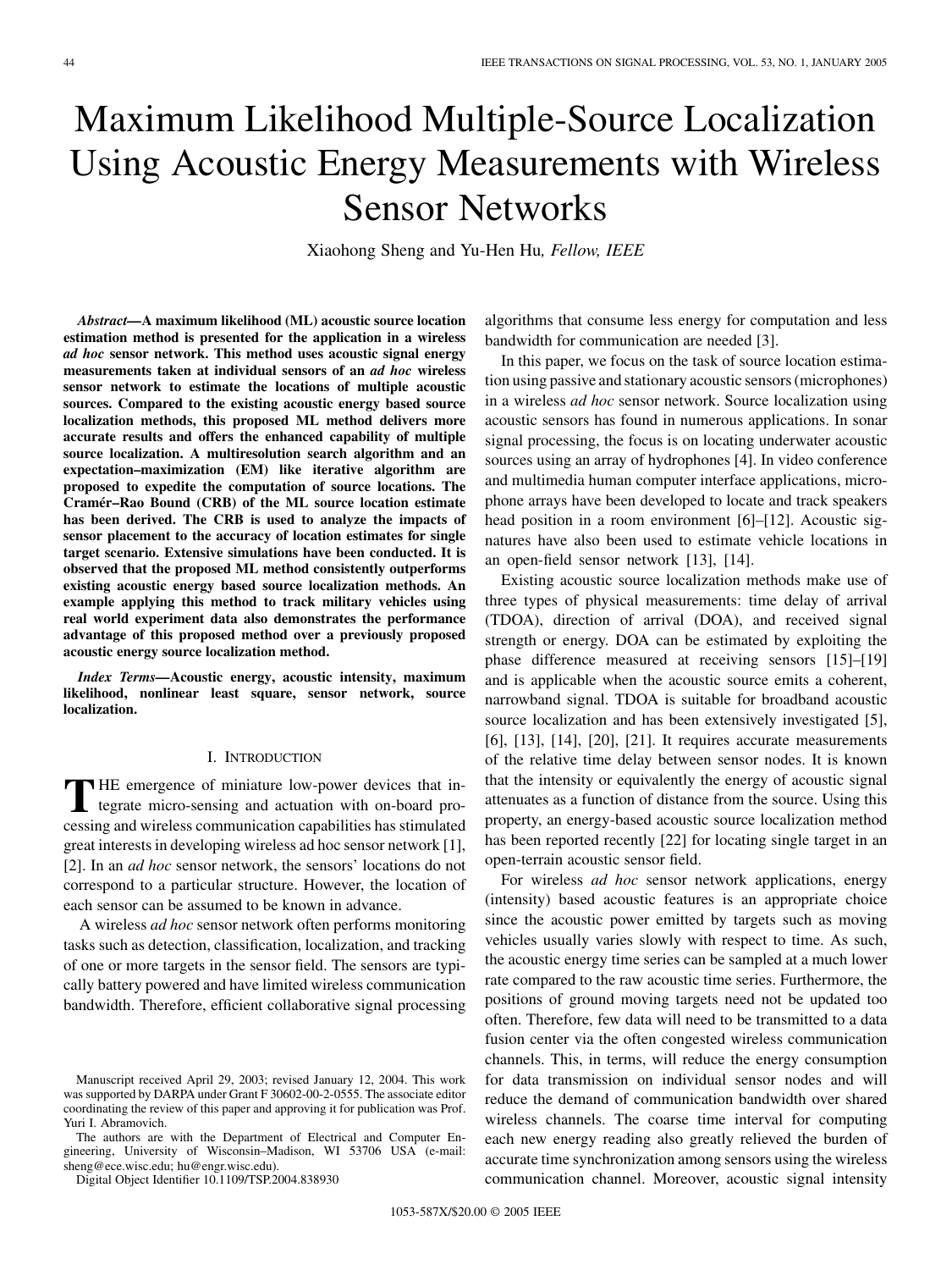measurements can also be used to detect the presence of a target. Hence, there is no need to compute additional features for the task of source localization.

The method to be presented in this paper is based on a maximum likelihood estimation of both the source locations and corresponding acoustic energy readings. Compared to a previously reported method [\[22](#page-9-0)], this proposed method promises two significant advantages.

- The ML method can handle more than one targets within a sensor field. The previously reported method can handle only single target localization.
- The ML method yields higher accuracy in terms of source location estimates compared to the earlier methods.

In this paper, an acoustic signal energy attenuation model as a function of source-to-sensor distance is first established. Based on this model, the acoustic source localization problem is formulated as a maximum likelihood estimation problem. Two complementary methods are proposed to solve this nonlinear optimization problem. The first method is based on a projection formulation and uses multiresolution search to expedite computation. The second method is based on an Expectation–Maximization (EM) like iterative algorithm. This method has less computation complexity but may converge to a local minimum. A formulation of the Cramér–Rao Bound (CRB) of the location estimates is derived. When there is only a single target, the corresponding CRB can be used to analyze the impact of sensor deployment strategy on the localization accuracy. Specifically, the formula clearly verified the common sense that smaller estimation error is achieved if the sensors are densely and uniformly laid out over the sensor field.

The remaining of this paper is organized as follows: In Section II, the acoustic energy attenuation model is developed. In Section III, the ML source location estimation method is derived. Both the projection and the EM solution methods are also presented. In Section IV, the CRB is derived. In particular, in the single source case, CRB is employed to explore the impacts of different sensor deployment strategies on the localization accuracy. Experiments and simulations are provided in Section V. Extensive simulation have been conducted to compare the performance of the proposed ML method to three existing energy-based source localization methods. Then, time series data samples obtained from a field experiment conducted in California during November 2001 are used to demonstrate the feasibility of using this proposed method to solve real world sensor network source localization problem.

## II. ACOUSTIC ENERGY ATTENUATION MODEL

Let  $N$  be the number of acoustic sensors and  $K$  be the number of acoustic sources in the sensor field. In theory [\[23](#page-9-0)], the intensity of an acoustic signal emitted omni-directionally from a point sound source and propagating through ground surface will attenuate at a rate that is inversely proportional to the distance from the source. In this paper, we will further assume that the acoustic intensities of the  $K$  sources will be linearly superimposed without any interaction among them. The acoustic signal received at the *i*th sensor  $i = 1, 2, \dots N$  during time interval *n* then can be expressed as

$$
x_i(n) = s_i(n) + \nu_i(n) \tag{1}
$$

where

$$
s_i(n) = \gamma_i \sum_{k=1}^{K} \frac{a_k(n - t_{ki})}{\|\rho_k(n - t_{ki}) - \mathbf{r}_i\|}
$$
(2)

is the acoustic intensity measured at the  $i$ th sensor due to all K acoustic sources, and  $\nu_i(n)$  is the background noise. In this paper,  $\nu_i(n)$  is modeled as a zero-mean additive white Gaussian (AWGN) noise random variable with variance  $\zeta_i^2$ .  $a_k(n - t_{ki})$ is the intensity of the  $k$ th acoustic source measured 1 m away from that source, and  $t_{ki}$  is the propagation delay of the acoustic signal from the kth source to the *i*th sensor.  $a_k(n - t_{ki})$  will be modeled as a random variable uncorrelated with each other.  $\rho_k$ is an unknown  $p \times 1$  vector denoting the position vector of the kth target; and  $\mathbf{r}_i$  is a given  $p \times 1$  vector denoting the position vector of the  $i$ th stationary sensor, where  $p$  is the dimension of the location coordinates.  $\gamma_i$  is sensor gain factor of the *i*th acoustic sensor.

We remark that this model does not account for the potential echoes and reverberation [\[24](#page-9-0)] due to the presence of obstacles such as man-made walls or rocky hills. It also does not account for the potential impacts of wind direction [\[25](#page-9-0)], [[26\]](#page-9-0) and dense vegetation [\[27](#page-9-0)] in the sensor field. Moreover, in practice, some of the assumptions made in deriving this model may not be always true and, hence, may affect its accuracy. For example, the engine sound of a vehicle may not be omni-directional and will be biased toward the side closer to the engine. The physical size of the acoustic source may be too large to be adequately modeled as a point source for sensors very close to the source. In an outdoor environment, strong background noise, including wind gusts, may be encountered during operation. In addition, the gain of individual microphones will need to be calibrated to yield consistent acoustic energy readings. However, we are optimistic that these simplifications will not hinder the application of this proposed localization algorithm for two reasons: First, the acoustic energy is measured over a rather long period of time (in the order of tenth of a second) compared to the time constants of some of these physical anomalies. As such, the impacts they may cause will be diminished due to time average. Second, the measurements are made on large number of sensors that spread over the sensor field. Not all sensors will suffer from the same type of physical anomaly.

Assume that  $s_i(n)$  and  $\nu_i(n)$  are uncorrelated such that  $E\{s_i(n)\nu_i(n)\} = E\{s_i(n)\}E\{\nu_i(n)\} = 0$ . Then, one may represent the acoustic energy as (setting  $g_i = \gamma_i^2$  and  $S_k(n-t_{ki}) = E\left[a_k^2(n-t_{ki})\right]$ :

$$
E\left[s_i^2(n)\right] = \gamma_i^2 \sum_{k=1}^K \frac{E\left[a_k^2(n - t_{ki})\right]}{\|\boldsymbol{\rho}_k(n - t_{ki}) - \mathbf{r}_i\|^2}
$$

$$
= g_i \sum_{k=1}^K \frac{S_k(n - t_{ki})}{\|\boldsymbol{\rho}_k(n - t_{ki}) - \mathbf{r}_i\|^2}
$$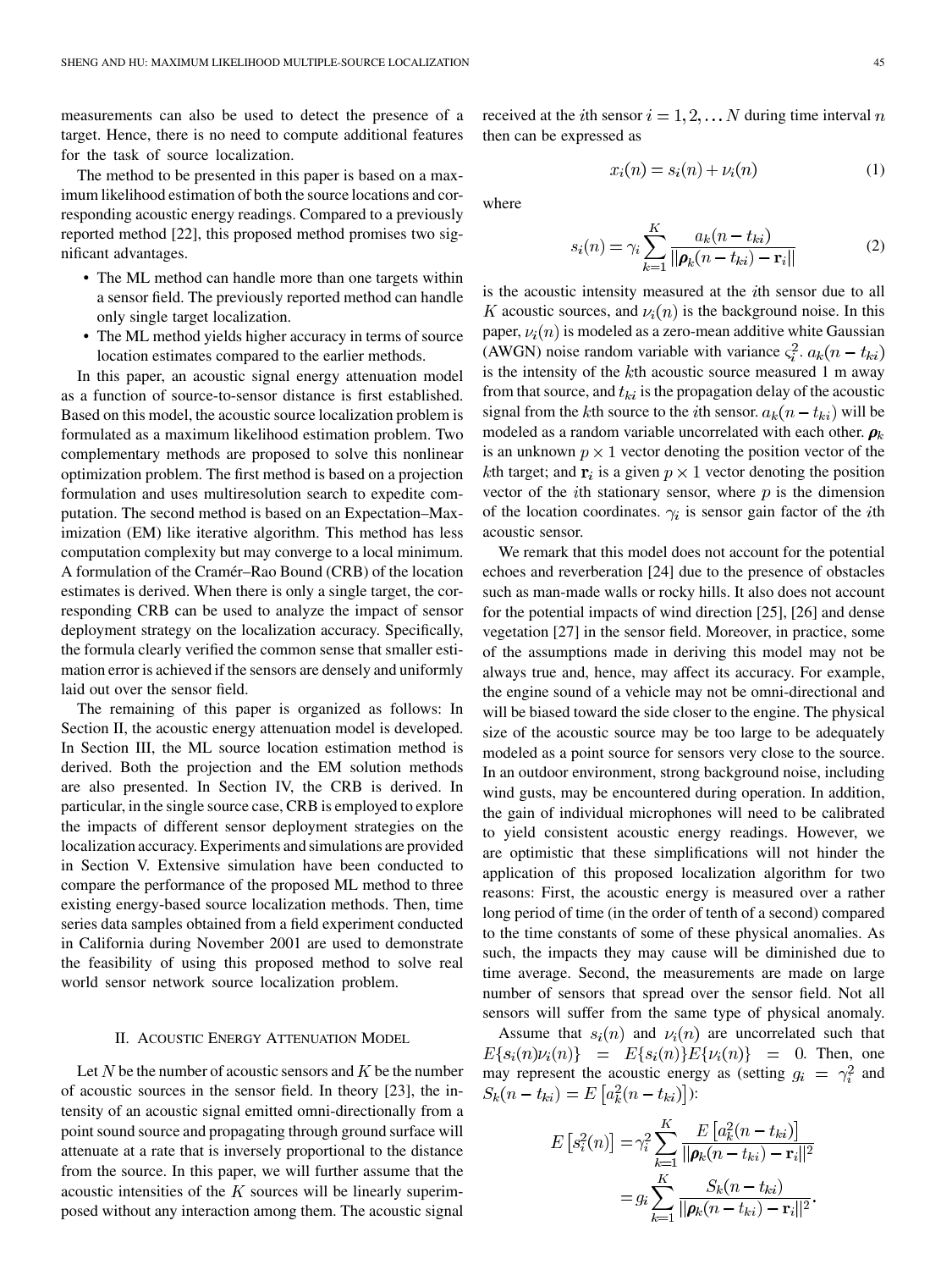In practice, the expectation is realized using the ensemble average over a time window  $T = M/f_s$ , where M is the number of sample points used for estimating the acoustic energy received by the sensor during this time interval, and  $f_s$  is the sampling frequency. Denoting this average energy measurements over the time window  $[t - T/2, t + T/2]$  as  $y_i(t)$  leads to

$$
y_i(t) = \frac{1}{f_s T} \sum_{n=(t-T/2)f_s}^{(t+T/2)f_s} x_i^2(n)
$$
  
= 
$$
\underbrace{\frac{1}{f_s T} \sum_{n=(t-T/2)f_s}^{(t+T/2)f_s} s_i^2(n)}_{\text{signal energy, } y_{si}(t)}
$$
  
+ 
$$
\underbrace{\frac{1}{f_s T} \sum_{n=(t-T/2)f_s}^{(t+T/2)f_s} \nu_i^2(n)}_{\text{noise energy, } \varepsilon_i(t)}.
$$
 (3)

In this work, we assume that the sources have been detected within a sensor field of size  $100 \times 100$  m<sup>2</sup>. Thus, the maximum possible propagation delay between any pair of sensors is less than 0.33 s. Therefore, we can assume that the sound intensity and hence energy emitted from each source will not change significantly over such a short time delay. During the 0.33 s, the vehicle movement is less than 6 m (assuming the vehicle moves at a speed of 72 km/h). Furthermore, when we average the energy and target locations over a time period, the net effects caused by the delay propagation are even less. Therefore, it is safe to neglect the propagation delay for the energy decay function, leading to a more concise acoustic energy decay model

$$
y_i(t) = y_{si}(t) + \varepsilon_i(t) = g_i \sum_{k=1}^{K} \frac{S_k(t)}{d_{ik}^2(t)} + \varepsilon_i(t)
$$
 (4)

where  $d_{ik}(t) = ||\boldsymbol{\rho}_k(t) - \mathbf{r}_i||$  is the Euclidean distance between the  $i$ th sensor and the  $k$ th source. The square of the background noise  $\nu_i^2(n)$  will have a  $\chi^2$  distribution with mean equal to  $E[\nu_i^2(n)] = \varsigma_i^2$  and variance equal to  $2\varsigma_i^4/M$ . If M is sufficiently large  $(M \gg 30)$ , according to the central limit theorem,  $\varepsilon_i$  can be approximated well with a normal distribution, namely,  $\varepsilon_i \sim N\left(\varsigma_i^2, 2\varsigma_i^4/M\right)$ . For convenience, we will denote  $\mu_i = \varsigma_i^2$ and  $\sigma_i^2 = 2\varsigma_i^4/M$  in later derivations.

The validity of this energy attenuation model has been verified with a simple experiment. Details can be found in [\[22](#page-9-0)].

#### III. MAXIMUM LIKELIHOOD LOCATION ESTIMATION

In this section, we will introduce the ML estimation with different solutions to estimate the source location. Note that the estimation is based on a single frame of energy readings from different individual sensors. Let us now define the following

matrix notations. The time index  $t$  is omitted in the interests of brevity.

$$
\mathbf{Z} = \begin{bmatrix} \frac{(y_1 - \mu_1)}{\sigma_1} & \cdots & \frac{(y_N - \mu_N)}{\sigma_N} \end{bmatrix}^T
$$
  
\n
$$
\mathbf{G} = \text{diag} \begin{bmatrix} \frac{g_1}{\sigma_1} & \frac{g_2}{\sigma_2} & \cdots & \frac{g_N}{\sigma_N} \end{bmatrix}
$$
  
\n
$$
\mathbf{D} = \begin{bmatrix} \frac{1}{d_{11}^2} & \frac{1}{d_{12}^2} & \cdots & \frac{1}{d_{1K}^2} \\ \frac{1}{d_{21}^2} & \frac{1}{d_{22}^2} & \cdots & \frac{1}{d_{2K}^2} \\ \vdots & \vdots & \ddots & \vdots \\ \frac{1}{d_{N1}^2} & \frac{1}{d_{N2}^2} & \cdots & \frac{1}{d_{NK}^2} \end{bmatrix}
$$
  
\n
$$
\mathbf{S} = \begin{bmatrix} S_1 & S_2 & \cdots & S_K \end{bmatrix}^T
$$
  
\n
$$
\mathbf{H} = \mathbf{G} \mathbf{D}
$$
  
\n
$$
\boldsymbol{\xi} = \begin{bmatrix} \xi_1 & \xi_2 & \cdots & \xi_N \end{bmatrix}^T
$$
 (5)

where  $\xi_i = (\epsilon_i - \mu_i)/\sigma_i \sim N(0, 1)$  are independent Gaussian random variables. Using these notations, (4) can be represented as

$$
Z = GDS + \xi = HS + \xi. \tag{6}
$$

The joint probability density function of  $Z$  then can be expressed as

$$
f(\mathbf{Z}|\boldsymbol{\theta}) = (2\pi)^{-(N/2)} \exp\left\{-\frac{1}{2}(\mathbf{Z} - \mathbf{H}\mathbf{S})^T(\mathbf{Z} - \mathbf{H}\mathbf{S})\right\}
$$
 (7)

where

$$
\boldsymbol{\theta} = [\boldsymbol{\rho}_1^T \quad \boldsymbol{\rho}_2^T \quad \dots \quad \boldsymbol{\rho}_K^T \quad S_1 \quad S_2 \quad \dots \quad S_K]^T
$$

is the vector of unknown parameters.  $\rho_k$  is the kth source location, and  $S_k$  is the kth source energy. The negative log-likelihood function is proportional to a quadratic form

$$
\ell(\boldsymbol{\theta}) = ||\mathbf{Z} - \mathbf{GDS}||^2. \tag{8}
$$

Thus, the maximum likelihood parameter estimation of  $\theta$  can be obtained by minimizing  $\ell(\boldsymbol{\theta})$ .

Equation (8) is a *nonlinear* least square cost function because the  **matrix that contains**  $NK$  **elements is a nonlinear function** of the pK unknown source location coordinates  $\{\boldsymbol{\rho}_k; 1 \leq k \leq \}$  $K$ , p is the dimension of the location coordinates. The S vector also contains K unknown parameters. Since there are  $K(p+1)$ unknown parameters, there must be at least  $K(p + 1)$  or more sensors reporting acoustic energy readings to yield a unique solution.

To minimize  $\ell(\theta)$ , the solution must lie on a stationary point where

$$
\frac{\partial \ell(\boldsymbol{\theta})}{\partial S_k} = 0, \text{ and } \nabla_{\boldsymbol{\rho}_k} \ell(\boldsymbol{\theta}) = 0
$$

for  $k = 1, 2, \dots K$ . These conditions lead to the following set of relations:

$$
\mathbf{S} = \mathbf{H}^{\dagger} \mathbf{Z} \tag{9}
$$

$$
\mathbf{B}_k^T \mathbf{G}(\mathbf{Z} - \mathbf{H}\mathbf{S}) = 0 \quad \{k = 1, 2, ..., K\} \tag{10}
$$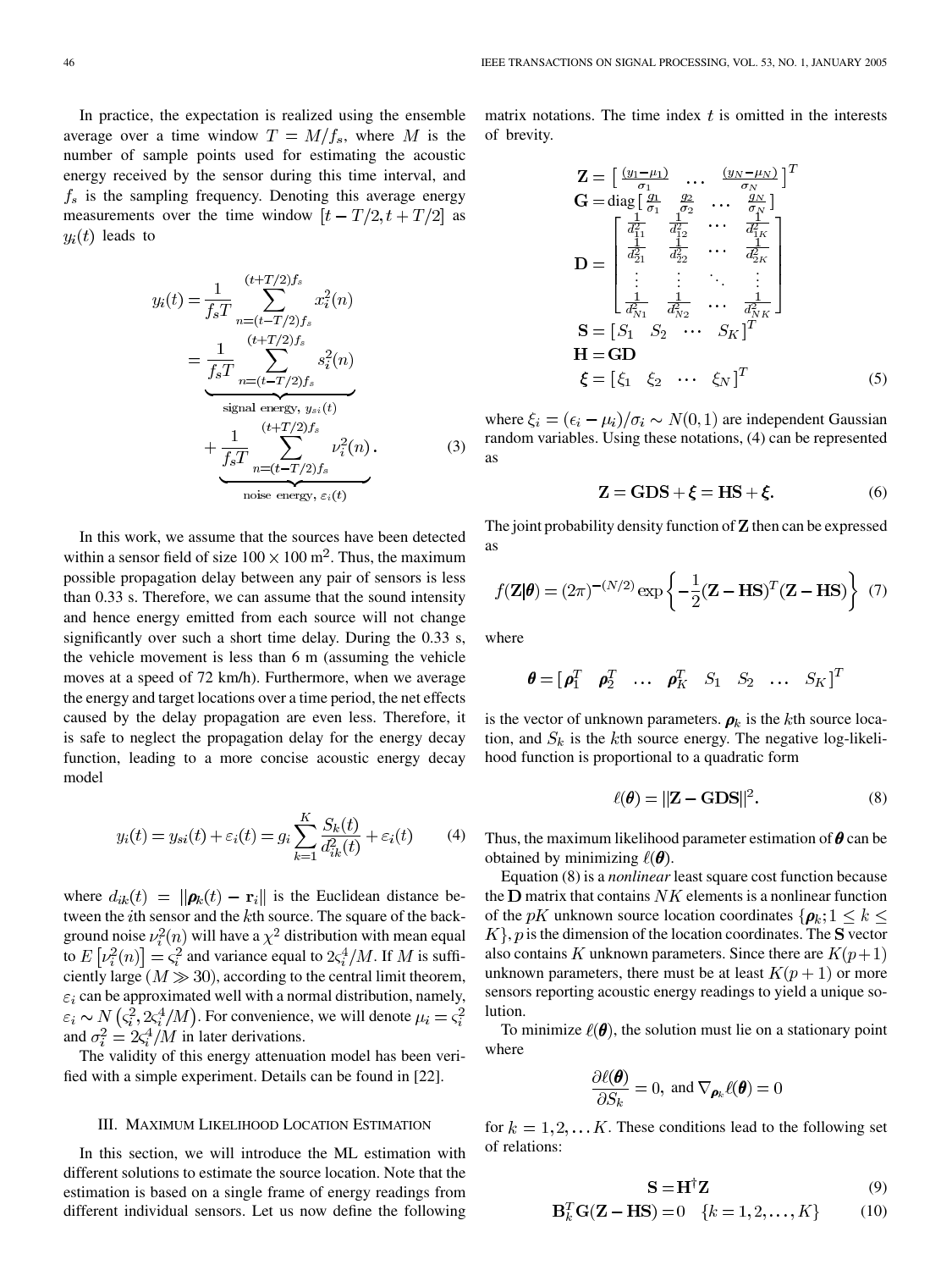where  $H^{\dagger}$  is the *pseudo-inverse* of the matrix H, and

$$
\mathbf{B}_k^T \stackrel{\text{def}}{=} \frac{\partial (\mathbf{D} \mathbf{S})^T}{\partial \rho_k} = -2S_k \begin{bmatrix} \frac{\mathbf{b}_{1k}}{d_{1k}^3} & \dots & \frac{\mathbf{b}_{Nk}}{d_{Nk}^3} \end{bmatrix} \tag{11}
$$

 $\mathbf{b}_{ik} = \partial d_{ik}/\partial \rho_k = (\rho_k - \mathbf{r}_i)/d_{ik}$  is a unit vector from the kth source to the *i*th sensor.

Equation (10) may be expressed alternatively as

$$
2S_k \sum_{i=1}^N \frac{g_i}{\sigma_i} \left( \frac{\rho_k - \mathbf{r}_i}{d_{ik}^4} \right) \left( z_i - \frac{g_i}{\sigma_i} \sum_{m=1}^K \frac{S_m}{d_{im}^2} \right) = 0. \tag{12}
$$

Solving the above equation,  $\rho_k$  can be represented as a linearly weighted sum of all sensor locations  $r_i$ :

$$
\rho_k = \frac{\left(\sum\limits_{i=1}^N \alpha_{ik} \mathbf{r}_i\right)}{\left(\sum\limits_{i=1}^N \alpha_{ik}\right)}
$$
(13)

where

$$
\alpha_{ik} = \frac{g_i}{\sigma_i} \left( \frac{1}{d_{ik}^4} \right) \left( z_i - \frac{g_i}{\sigma_i} \sum_{m=1}^K \frac{S_m}{d_{im}^2} \right).
$$

It must be emphasized that (13) is *not* an explicit expression for  $\rho_k$  since the distance  $d_{im}$  is a function of  $\rho_m$  on the righthand side of this equation.

Note that (9) gives explicit expression of  $S$  as a function of  $H$  and  $Z$ . However, (10) has an implicit relation where the unknown  $\{\boldsymbol{\rho}_k\}$  appears in both sides of the equation. These two equations motivated the development of two different approaches to solving for the maximum likelihood source localization problem as described below:

## *A. Multiresolution Projection Solution*

Substituting (9) into (8), the variables  $\{S_k\}_{k=1}^K$  can be eliminated, giving a modified negative log-likelihood function

$$
\begin{aligned} \mathbf{L}'\left(\rho_1,\rho_2,\ldots,\rho_K\right) =&\,\mathbf{Z}^\mathrm{T}(\mathbf{I}-\mathbf{P}_\mathbf{H})^\mathrm{T}(\mathbf{I}-\mathbf{P}_\mathbf{H})\mathbf{Z} \\ =&\,\mathbf{Z}^\mathrm{T}(\mathbf{I}-\mathbf{P}_\mathbf{H})\mathbf{Z} = \mathbf{Z}^\mathrm{T}\mathbf{Z} - \mathbf{Z}^\mathrm{T}\mathbf{P}_\mathbf{H}\mathbf{Z} \end{aligned}
$$

where

$$
\mathbf{P}_H = \mathbf{H}(\mathbf{H}^{\mathrm{T}}\mathbf{H})^{-1}\mathbf{H}^{\mathrm{T}} = \mathbf{U}_{\mathbf{H}}\mathbf{U}_{\mathbf{H}}^{\mathrm{T}}
$$

is a projection matrix, and  $U_H$  is the matrix of the left singular vectors of the H matrix. The properties  $P_H = P_H^T$  and  $P_H$ .  $P_H = P_H$  have been used during derivation. Since  $Z^T Z$  are known (normalized) energy measurements, **minimizing**  $L'$  is equivalent to **maximizing**

$$
\mathbf{L}(\boldsymbol{\rho}_1, \boldsymbol{\rho}_2, \dots, \boldsymbol{\rho}_K) = \mathbf{Z}^{\mathrm{T}} \mathbf{P}_{\mathrm{H}} \mathbf{Z} = \mathbf{Z}^{\mathrm{T}} \mathbf{U}_{\mathrm{H}} \mathbf{U}_{\mathrm{H}}^{\mathrm{T}} \mathbf{Z}
$$

$$
= \left\| \mathbf{U}_{\mathrm{H}}^{\mathrm{T}} \mathbf{Z} \right\|^2. \tag{14}
$$

From (14), we know that projection solution for *ML* estimation is trying to find the target locations so that its constructed subspace of  $H_{op}$  has the maximum projection energy for Z. Equation (14) is the log-likelihood function with the constraint of (9) imposed. As such, L contains  $K$  fewer unknown variables than  $\ell(\boldsymbol{\theta})$ .

We caution the reader that although  $L$  is expressed as a quadratic form, maximizing it still requires the solution of a *nonlinear* least square problem as  $U_H$  is still a nonlinear function of the source locations  $\{\boldsymbol{\rho}_k\}_{k=1}^K$ .

*1) Multiresolution (MR) Search:* A straightforward method to find a solution that maximizes  $L$  is exhaustive search. However, the computation cost is extremely high especially when there are multiple sources. For example, let there be  $K$  sources and  $q$  grid points to be searched in each dimension. Then the total number of search points with a  $p$ -dimensional sensor field will be equal to  $q^{pK}$ . While the computation complexity may be feasible for a desktop computer, it is likely to be excessive for low power sensor nodes with limited computing capabilities.

This exponentially growing computation complexity can be mitigated with the use of MR search method. Among several choices, a logarithmic MR search strategy will examine only  $w$ points in each dimension per iteration, where  $q = w^m$ , with m being a positive integer. Hence, in each iteration, only  $w^{pK}$  grid points needs to be searched. Then, another iteration of search will be confined in the neighborhood of the current best solution by subdividing the coarser mesh around the current solution into  $w$  subdivisions and performing search. After  $m$  iterations, the MR method will search at a grid size equal to that of exhaustive search. However, the total search points will be  $m \cdot w^{pK}$ rather than  $q^{pK} = w^{mpK}$ . To appreciate the amount of saving, let  $q = 128 = 2^7 = w^m$ , and  $p = 2$ . Using exhaustive search, the total search points will be  $2^{14K}$ . Using MR search, the total number of search points will be  $7 \cdot 2^{2K}$ . For  $K = 1$ , the difference is 4096 points versus 28 points. For  $K = 2$ , the difference is 268 435 456 points versus 112 points. Obviously, due to the coarser search grid at earlier iterations, the MR method may be trapped in a local minimum and yields an inferior solution.

# *B. E–M Iterative Solution*

Equations (9) and (13) can be used together to yield an iterative solution similar to the E–M algorithm. With this solution, we assume the source intensity vector S is the *missed* data rather than unknown parameter. We initiate the  $K$  unknown source location  $\rho_k$  at the beginning. During the iteration, we estimate the *missed* data according to (9), and then, we maximize the log-likelihood function using (13) to get the updated estimate  $\rho_k$ . The iteration keeps on going until convergence. This EM algorithm has much less computation complexity compared to the projection solution. However, it might trap into a local minimum, depending on the initialization of parameter estimates. Hence, it may be applied to refine the MR search results.

# *C. Comparison with Other Energy-Based Source Localization Methods*

In addition to the maximum likelihood method presented in this paper, there are other energy based acoustic source localization methods. We now summarize these algorithms and explore their relationship to the proposed ML method.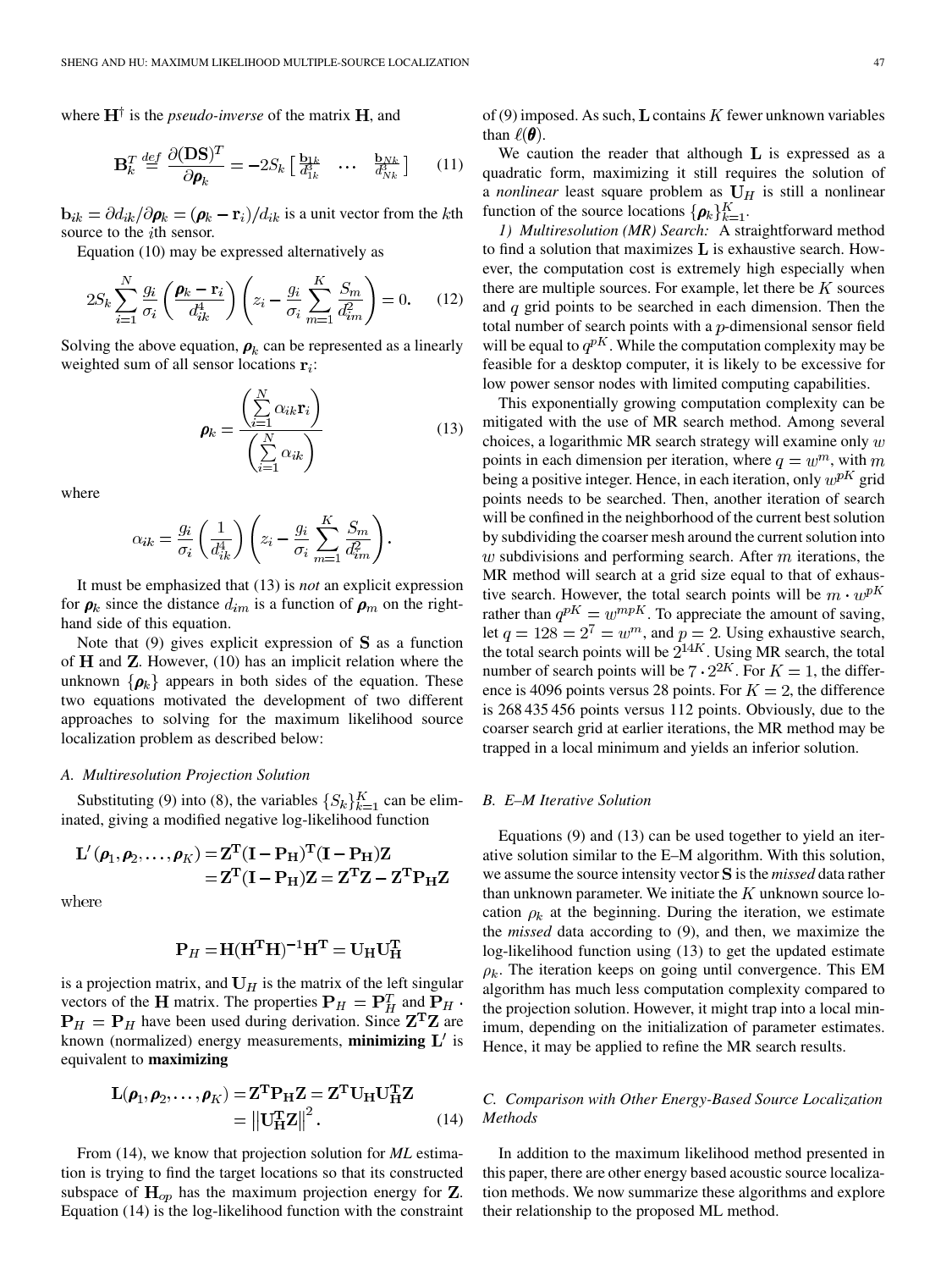*1) Closest Point Approach (CPA) Methods:* The closest point approach (CPA) is a navigation term that describes the closest position of two objects moving along nonintersecting straight lines. Here, we borrow the term to refer to a nearest neighbor localization method: *Identify a sensor with largest acoustic energy measurement:*

$$
i^* = \arg\max y_i.
$$

Assign the source location to be the sensor location

$$
\rho = \mathbf{r}_{i^*}.\tag{15}
$$

In general, the CPA method searches the sensor with the maximum energy reading for single source situation. When there are multiple sources, the algorithm must first identify all local maxima among all sensor acoustic energy readings. As a matter of fact, the CPA algorithm can be deduced from (13) by setting  $K = 1$ . Specifically, let  $d_i = d_{ik}$  when  $K = 1$ ; then

$$
\alpha_i = \frac{g_i}{\sigma_i} \left( \frac{1}{d_i^4} \right) \left( z_i - \frac{g_i}{\sigma_i} \frac{S}{d_i^2} \right) = \frac{g_i}{\sigma_i} \left( \frac{\xi_i}{d_i^4} \right).
$$

Let  $d_{i^*} \ll d_j$ ,  $\forall j \neq i^*$ . If  $g_i$ ,  $\sigma_i$ , and  $\xi_i$  have the same order for all sensors  $i$ , the ML solution (13) becomes the CPA solution (15). Another implementation detail is that the actual source location cannot overlap with the sensor location. Hence, it is often chosen as a location that is nearest to the sensor with largest energy reading.

# *D. Energy Ratios Source Localization, Nonlinear Least Square (ER-NLS), and Least Square (ER-LS) Formulations*

When there is only a single source  $(K = 1)$  within the sensor field, the  $H$  matrix become a vector

$$
\mathbf{H} = \left[\frac{g_1}{\sigma_1 d_1^2}, \frac{g_2}{\sigma_2 d_2^2}, \dots, \frac{g_N}{\sigma_N d_N^2}\right]^T.
$$

As such,  $U_H = H/||H||$  will be a unit vector. If each entry of the  $U_H$  vector *were* an independent variable, then an obviously solution to maximize the modified cost function  $L$  in (14) would be  $U_H = c \cdot Z$ , where c is a proportional constant. Equivalently, for  $i=1,\ldots,N$ 

$$
\frac{y_i - \mu_i}{\sigma_i} = c \cdot \frac{g_i}{\sigma_i d_i^2} = c \cdot \frac{g_i}{\sigma_i ||\boldsymbol{\rho} - \mathbf{r}_i||^2}
$$
(16)

where  $\rho$  denotes the source location. Note that although there are N equalities, there are actually  $p+1 < N$  unknowns, including the proportional constant  $c$ .

One way to solve this set of nonlinear equalities is to first eliminate the unknown constant  $\bar{c}$  by computing the energy ratio  $\varphi_{ij}$  of the *i*th and the *j*th sensors as follows:

$$
\varphi_{ij} = \left[\frac{\frac{(y_i - \mu_i)}{(y_j - \mu_j)}}{\frac{g_i}{g_j}}\right]^{-1/2} = \frac{\|\boldsymbol{\rho} - \mathbf{r}_i\|}{\|\boldsymbol{\rho} - \mathbf{r}_j\|}.
$$
 (17)

By sorting the calibrated energy readings  $(y_i - \mu_i)/g_i$ , for  $0 < \varphi_{ij} \neq 1$ , all the possible source coordinates  $\rho$  that satisfy

(17) reside on a  $p$ -dimensional hyper-sphere described by the equation:

$$
\|\boldsymbol{\rho} - \mathbf{c}_{ij}\|^2 = \zeta_{ij}^2 \tag{18}
$$

where the center  $c_{ij}$  and the radius  $\zeta_{ij}$  of this hyper-sphere associated with sensor  $i$  and  $j$  are given by

$$
\mathbf{c}_{ij} = \frac{\mathbf{r}_i - \varphi_{ij}^2 \mathbf{r}_j}{1 - \varphi_{ij}^2}, \quad \zeta_{ij} = \frac{\varphi_{ij} ||\mathbf{r}_i - \mathbf{r}_j||^2}{1 - \varphi_{ij}^2}.
$$
 (19)

If  $\varphi_{ij} = 1$ , the solution of (17) forms a hyperplane between  $\mathbf{r}_i$ and  $\mathbf{r}_i$ , i.e.,

$$
\mathbf{D}(t)\mathbf{L}_{ij} = \tau_{ij} \tag{20}
$$

where  $\mathbf{L}_{ij} = \mathbf{r}_i - \mathbf{r}_j$ ,  $\tau_{ij} = (|\mathbf{r}_i|^2 - |\mathbf{r}_j|^2)/2$ . With all the energy ratios computed, the target location can be solved by minimizing a nonlinear least square cost function

$$
J(\boldsymbol{\rho}) = \sum_{l_1=1}^{L_1} (|\boldsymbol{\rho} - \mathbf{c}_{l_1}| - \zeta_{l_1})^2 + \sum_{l=1_2}^{L_2} (t_{l_2}^T \boldsymbol{\rho} - \tau_{l_2})^2 \qquad (21)
$$

where  $L_1$  and  $L_2$  are the number of hyper-pheres and the number of hyperplanes, respectively. We call it the energy-ratio nonlinear least square (ER-NLS) method.

Since every pair of hyper-spheres (with double indices  $ij$ replaced by a single index  $m$  for the brevity of notations)  $\|\boldsymbol{\rho} - \mathbf{c}_m\|^2 = \zeta_m^2$  and  $\|\boldsymbol{\rho} - \mathbf{c}_n\|^2 = \zeta_m^2$ , a hyper plane can be determined by eliminating the common terms:

$$
(\mathbf{c}_m - \mathbf{c}_n)^T \boldsymbol{\rho} = \frac{((\|\mathbf{c}_m\|^2 - \|\mathbf{c}_n\|^2) - (\zeta_m^2 - \zeta_n^2))}{2}.
$$
 (22)

Combining (22) with (20), the source location can be solved using a least square solution without lengthy nonlinear optimization search. We call it the energy-ratio least square (ER-LS) method.

The ER-NLS and ER-LS methods have been reported previously in [\[22](#page-9-0)]. Here, we show the relationship between ML estimation and these two methods. We show that these two methods are the approximate solutions for ML estimation for single target source localization.

## IV. CRAMÉR–RAO BOUNDS (CRB)

## *A. CRB Derivation*

CRB is a theoretical lower bound of the variance of an unbiased parameter estimate. It is defined as the inverse of the Fisher information matrix:

$$
\mathbf{J} = -E \left[ \frac{\partial}{\partial \theta} \left( \frac{\partial}{\partial \theta} \ln f(\mathbf{Z} | \theta) \right)^{T} \right] \n= E \left\{ \left[ \frac{\partial \ln f(\mathbf{Z} | \theta)}{\partial \theta} \right] \left[ \frac{\partial \ln f(\mathbf{Z} | \theta)}{\partial \theta} \right]^{T} \right\}.
$$
\n(23)

Substituting (7) into (23), one has

$$
\mathbf{J} = \frac{\partial (\mathbf{DS})^T}{\partial \theta} \mathbf{G}^T \mathbf{G} \frac{\partial (\mathbf{DS})}{\partial \theta^T}
$$
(24)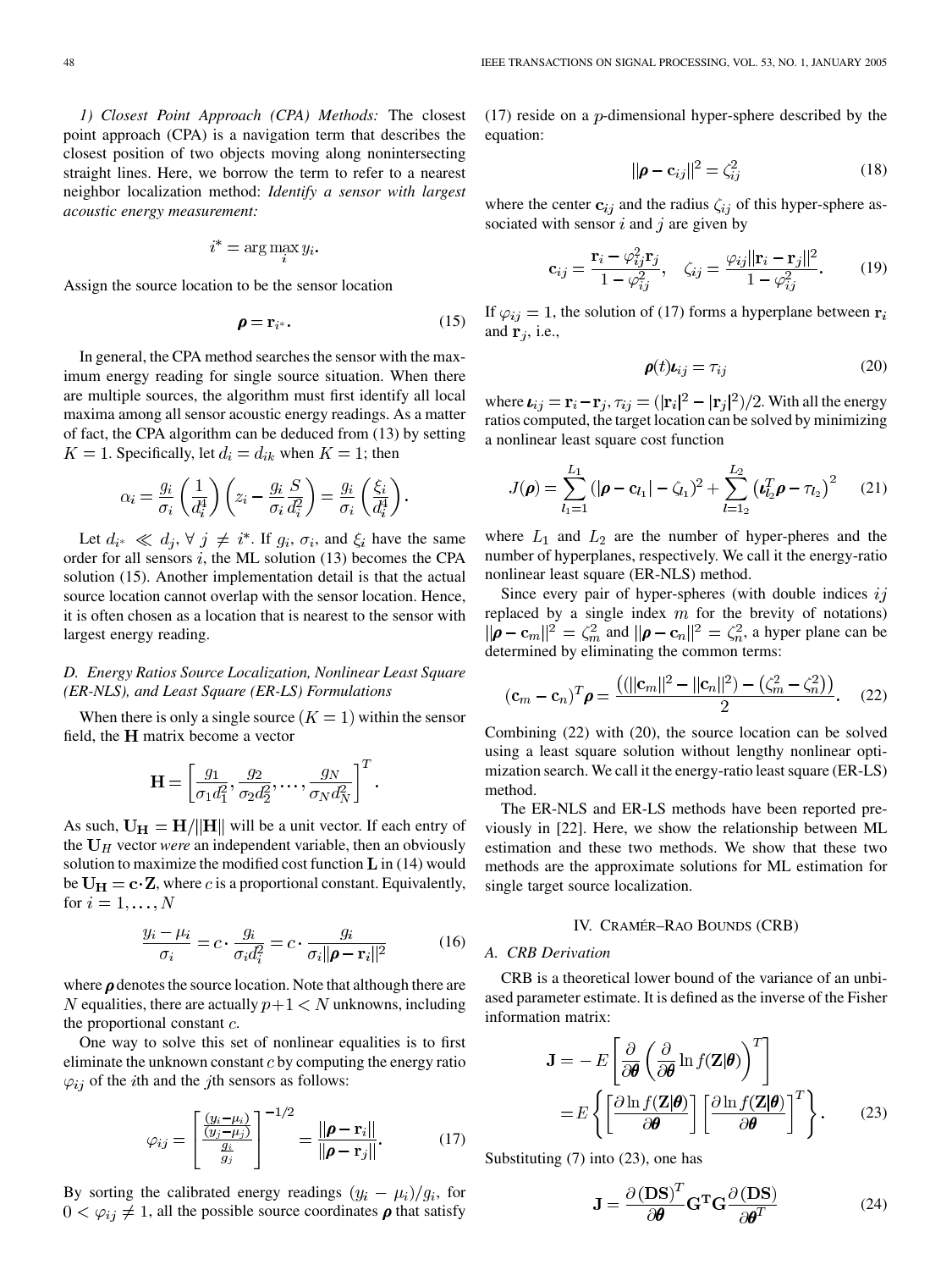where  $\partial (DS)^T / \partial \theta = [\mathbf{B} \ \mathbf{D}]$  since  $\partial (DS)^T / \partial \mathbf{S} = \mathbf{D}$ , and  $\partial (\mathbf{DS})^T / \partial \boldsymbol{\rho}_i = \mathbf{B}_i$ , as defined in (11). Defining , one has

$$
\mathbf{J} = \begin{bmatrix} \mathbf{B}^{\mathbf{T}} \\ \mathbf{D}^{\mathbf{T}} \end{bmatrix} \mathbf{G}^{\mathbf{T}} \mathbf{G} \begin{bmatrix} \mathbf{B} \mathbf{D} \end{bmatrix}.
$$
 (25)

The lower bound of the variance of the source location estimates var  $(\widehat{\rho}_{i_j})$  can be expressed as

$$
\text{var}\left(\widehat{\rho_{i_j}}\right) \ge (J^{-1})_{(i-1)p+j,(i-1)p+j}.
$$

 $1 \leq i \leq K$ , and  $1 \leq j \leq p$ .

# *B. Impact of Sensor Placement to the Estimation Accuracy Using CRB Analysis for Single-Source Case*

For convenience, we will focus on the single source  $(K =$ 1) and two-dimensional (2-D) sensor field  $(p = 2)$  situation. Furthermore, let us assume noise is prewhitened and that all sensor gains are the same. Then, the Fisher information matrix becomes

$$
\mathbf{J} = \begin{bmatrix} \mathbf{J}_{11} & \mathbf{J}_{12} \\ \mathbf{J}_{21} & J_{22} \end{bmatrix} \tag{26}
$$

where

$$
\mathbf{J}_{11} = \frac{4S^2 g^2}{\sigma^2} \sum_{i=1}^N \frac{\mathbf{b}_i \mathbf{b}_i^T}{d_i^6}
$$

$$
\mathbf{J}_{21}^T = \mathbf{J}_{12} = -2S \frac{g^2}{\sigma^2} \sum_{i=1}^N \frac{\mathbf{b}_i}{d_i^5}
$$

$$
J_{22} = \frac{g^2}{\sigma^2} \sum_{i=1}^N \frac{1}{d_i^4}.
$$

Using block inverse matrix theory, we get

$$
\mathbf{J}^{-1} = \begin{bmatrix} \mathbf{E}^{-1} & L^{-1}\mathbf{F} \\ L^{-1}\mathbf{F}^T & L^{-1} \end{bmatrix} \tag{27}
$$

where

$$
\mathbf{E} = \mathbf{J}_{11} - \frac{1}{J_{22}} \mathbf{J}_{12} \mathbf{J}_{12}^T
$$

$$
\mathbf{F} = -\mathbf{J}_{11}^{-1} \mathbf{J}_{12}
$$

$$
L = J_{22} - \mathbf{J}_{12}^T \mathbf{J}_{11}^{-1} \mathbf{J}_{12}.
$$

E can be factored as

$$
\mathbf{E} = \kappa \begin{bmatrix} \mathbf{L}_{\mathbf{X}}^{\mathbf{T}} \\ \mathbf{L}_{\mathbf{X}}^{\mathbf{T}} \end{bmatrix} [\mathbf{L}_{\mathbf{X}} \quad \mathbf{L}_{\mathbf{Y}}]
$$

$$
= \kappa \begin{bmatrix} |\mathbf{L}_{\mathbf{X}}|^2 & |\mathbf{L}_{\mathbf{X}}| \cdot |\mathbf{L}_{\mathbf{Y}}| \cos \beta \\ |\mathbf{L}_{\mathbf{X}}| \cdot |\mathbf{L}_{\mathbf{Y}}| \cos \beta & |\mathbf{L}_{\mathbf{Y}}|^2 \end{bmatrix} \tag{28}
$$

where  $\kappa = 4S^2g^2/\sigma^2$ ,  $\mathbf{L}_\mathbf{X}$ , and  $\mathbf{L}_\mathbf{Y}$  are both  $N \times 1$  vectors, and . The  $j$ th column of the matrix  $\begin{bmatrix} L_X & L_Y \end{bmatrix}^T$  can be expressed as

$$
\begin{aligned}\n\left[\mathbf{L}_{\mathbf{X}} \quad \mathbf{L}_{\mathbf{Y}}\right]_{j}^{T} &= \frac{\mathbf{b}_{j}}{d_{j}^{3}} - \frac{\frac{1}{d_{j}^{2}}}{N} \sum_{i=1}^{N} \left(\frac{1}{d_{i}^{2}}\right) \left(\frac{\mathbf{b}_{i}}{d_{i}^{3}}\right) \\
&= \frac{\mathbf{b}_{j}}{d_{j}^{3}} - \frac{\mathbf{b}}{d_{j}^{2}}\n\end{aligned} \tag{29}
$$

where  $\overline{b}$  is a weighted average of the individual (weighted) source-to-sensor direction vector.

The lower bound of the variance of the ML source location estimates can be found in terms of the CRB as

$$
\text{Var}(\hat{\rho}_x) \ge \{ \mathbf{E}^{-1} \}_{11} = \frac{1}{\kappa} \frac{1}{|\mathbf{L}_\mathbf{X}|^2 (1 - \cos^2 \beta)} \tag{30}
$$

$$
\text{Var}(\hat{\rho}_y) \ge \{ \mathbf{E}^{-1} \}_{22} = \frac{1}{\kappa} \frac{1}{|\mathbf{L}_\mathbf{Y}|^2 (1 - \cos^2 \beta)}.
$$
 (31)

Due to the weight factors of  $1/d_i^3$ , sensors that are close to the source will have a much higher impact on the CRB than those far away. Specifically, the fact that the CRBs are the diagonal elements of  $E^{-1}$  implies that the E matrix must be strongly nonsingular. That in turn implies that at least two of the sensors must be close enough to the source so that the  $[\mathbf{L}_X \quad \mathbf{L}_Y]^T$ matrix will have full column rank  $(= p)$ .

To reduce the CRB and hence to improve the accuracy of the source localization results, three approaches may be taken: i) to keep  $\kappa$  large, ii) to increase both  $|\mathbf{L}_X|^2$  and  $|\mathbf{L}_Y|^2$ , and iii) to let  $\beta \rightarrow 90^{\circ}$ . Since source energy emission level S and background noise level  $\sigma$  cannot be controlled, to increase  $\kappa$ , the sensor gain q needs to be increased. To increase the magnitude of both  $|{\bf L_X}|^2$  and  $|{\bf L_Y}|^2$ , the set of sensor target distances  $\{d_i; 1 \leq i \leq N\}$  must be reduced. This implies that there must be sufficient number of sensors close to the acoustic source whenever the source is within the sensor field. Since the target may be moving within the sensor field, this requirement translates to the requirement of dense sensor deployment within the sensor field. As for iii), to make  $\beta \rightarrow 90^{\circ}$ , it would require the sensors within the sensor field be laid out in a uniform formation. Nonetheless, this requirement is not suitable for an *ad hoc* sensor network application where sensor deployment is assumed to have no specific formation or structure.

## V. SIMULATION AND EXPERIMENTATION

## *A. Performance Comparison Using Simulation*

Extensive simulation runs have been conducted to compare the performance of the proposed ML energy based source localization algorithm to other energy based source localization algorithms. We use (4) to generate the acoustic energy readings of a 2-D  $(p = 2)$  sensor field of size 100 by 100 m. Since existing localization algorithms are all for single target situations, we set  $K = 1$ . The source location and the sensor locations are randomly chosen from within the sensor field in each run. The source energy is set at  $S = 5000$ , and the background noise level is set at  $\sigma_i = 1$  for all sensors in the sensor field. Note that although the SNR is 37 dB at the source location, the actual SNR at different sensors depends very much on the sensor to source distance. For example, for a sensor that is 50 m away from the source, its SNR is merely  $10 \times \log_{10}(5000/50^2) = 3$  dB. The energy variation  $\epsilon_i(t)$  is modeled as a Gaussian random variable  $N\left(\sigma_i^2, \sigma_i^4/M\right)$  with  $M = 100$ .

We conducted 2000 repeated trials. In each trial, all four energy-based acoustic source localization methods (ML, CPA, ER-NLS, and ER-LS) were used to locate the source location, and the error was recorded. For the CPA method, the target location is estimated as the location of the sensor that has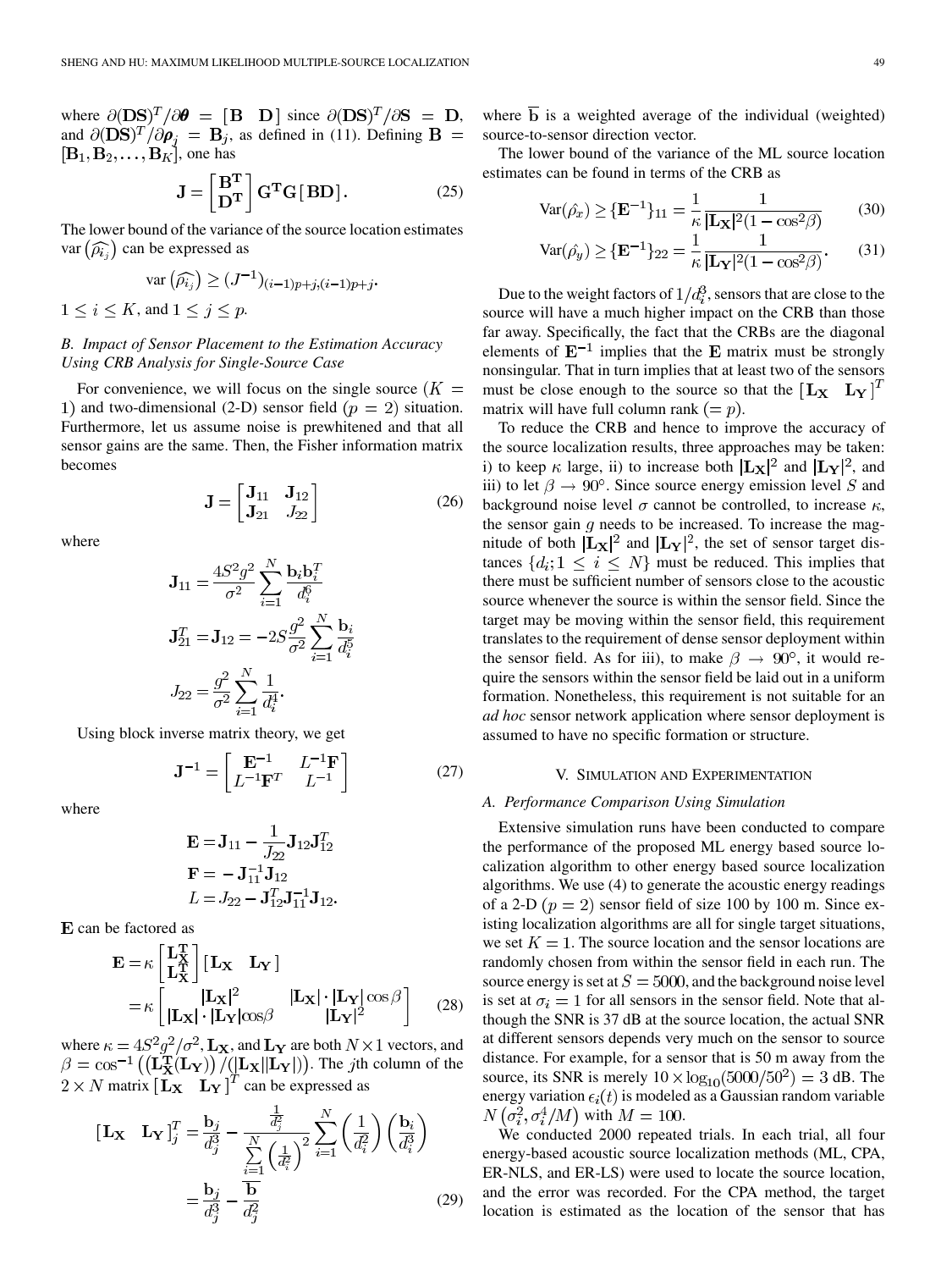|               | 4 sensor            | 10 sensors       | 25 sensors    |
|---------------|---------------------|------------------|---------------|
|               | .76<br>.26          | .27<br>$-.14$    | .27<br>$-.14$ |
| <b>CPA</b>    | 513<br>$^{-3}$      | 215              | 78<br>-1      |
|               | $^{-3}$<br>521      | 191              | 77            |
|               | $-.39$<br>.19       | .03<br>$-.09$    | .08<br>.00    |
| ML            | $-8$<br>99          | 15<br>0          | 9<br>0        |
|               | -8<br>119           | 15               | 8             |
|               | .58<br>.28          | $-.24$<br>$-.55$ | .15<br>$-.14$ |
| <b>ER-NLS</b> | 295<br>$-17$        | 134<br>$-2$      | 111<br>-3     |
|               | 333<br>$^{\rm -17}$ | 130<br>$-2$      | 112<br>$-3$   |
|               | 1.08<br>$-.02$      | $-.28$<br>.01    | .15<br>.08    |
| ER-LS         | 615<br>$-16$        | 98<br>2          | 87<br>$-3$    |
|               | 601<br>$^{-16}$     | 2<br>89          | 105<br>-3     |

MEAN AND COVARIANCE MATRICES OF LOCATION ESTIMATION ERROR

maximum energy reading plus a Gaussian random variable with zero mean and unit variance. For the ML and ER-NLS methods, exhaustive search is used at a resolution of 5 by 5 m2 per search grid. Three different sensor densities have been used: 4, 10, and 25. In the last case, there is approximately one sensor in every 20 by 20 m cells in the sensor field.

The mean and covariance matrices of location estimation error are listed in Table I.

From simulation results, we observe that the mean values of these methods do not show any statistically significant bias and, hence, yield unbiased estimates. Furthermore, the estimation error in different dimensions are also uncorrelated. In addition, we have the following.

- The ML method consistently outperforms all other three existing methods in terms of estimation variances and mean estimation error.
- The CPA method benefits most when the number of sensors increases.
- With both the ten-or 25-sensor cases, the least square formulation (ER-LS) outperforms the computation-wise more expensive nonlinear least square formulation (ER-NLS).

Another way to analyze the simulation results is to examine the distribution of the *magnitude* of location estimation error. The results are summarized in Fig. 1. In this figure, each row represents results obtained from a particular method. Each column represents results from a particular sensor density. The histograms of the magnitudes of the localization error are plotted using a bin with a 5-m increment. Since the histogram can be regarded as an approximation of the probability density function, the mean and standard deviation of the *magnitude* of the localization error are calculated and listed in each figure.

## *B. Performance Analysis: Two Sources Case*

We have also performed simulations to examine the performance of the proposed algorithm when there are two targets present in the sensor field. Again, we assume a sensor field of 100 by 100  $\text{m}^2$ . Fig. 2 shows the sensor field of the two target simulations. Four different source separations are used: 65, 45, 25, and 5 m. The background noise parameters are  $\mu = 2$  and  $\sigma = 2^4/100$ . Both source intensities at 1 m distance are defined as 10 000 units. Three sensor network configurations are used: 5, 10, and 25 sensors. For each source location and each sensor configuration, 1000 simulations are performed. The mean and



Fig. 1. Distribution of the magnitude of errors of the four localization algorithms for single target localization.



Fig. 2. Sensor deployment for the two-target simulations and four different source separations.

variance are computed. Since there are two targets, the localized results will return two positions. We assume the target association is done properly so that the location estimation error is the minimum of the two possible assignments. The histograms of the location estimation error of each source are listed in Figs. 3 and 4.

From these figures, it is noted that **when two targets are very close to each other**, the energy profile of the sensors has a single peak around both targets' locations. *If the sensors are placed densely enough*, the ML algorithm gives smaller localization error, despite the fact that it is unable to resolve these two targets. However, *if the sensors are deployed sparsely*, ML algorithm gives larger localization error because only one single sensor gets significant energy reading in the sparsely deployed sensor field when targets are very close to each other. From the CRB analysis described in the previous section, we know that it requires at least two significant energy readings for better source localization accuracy. When the two targets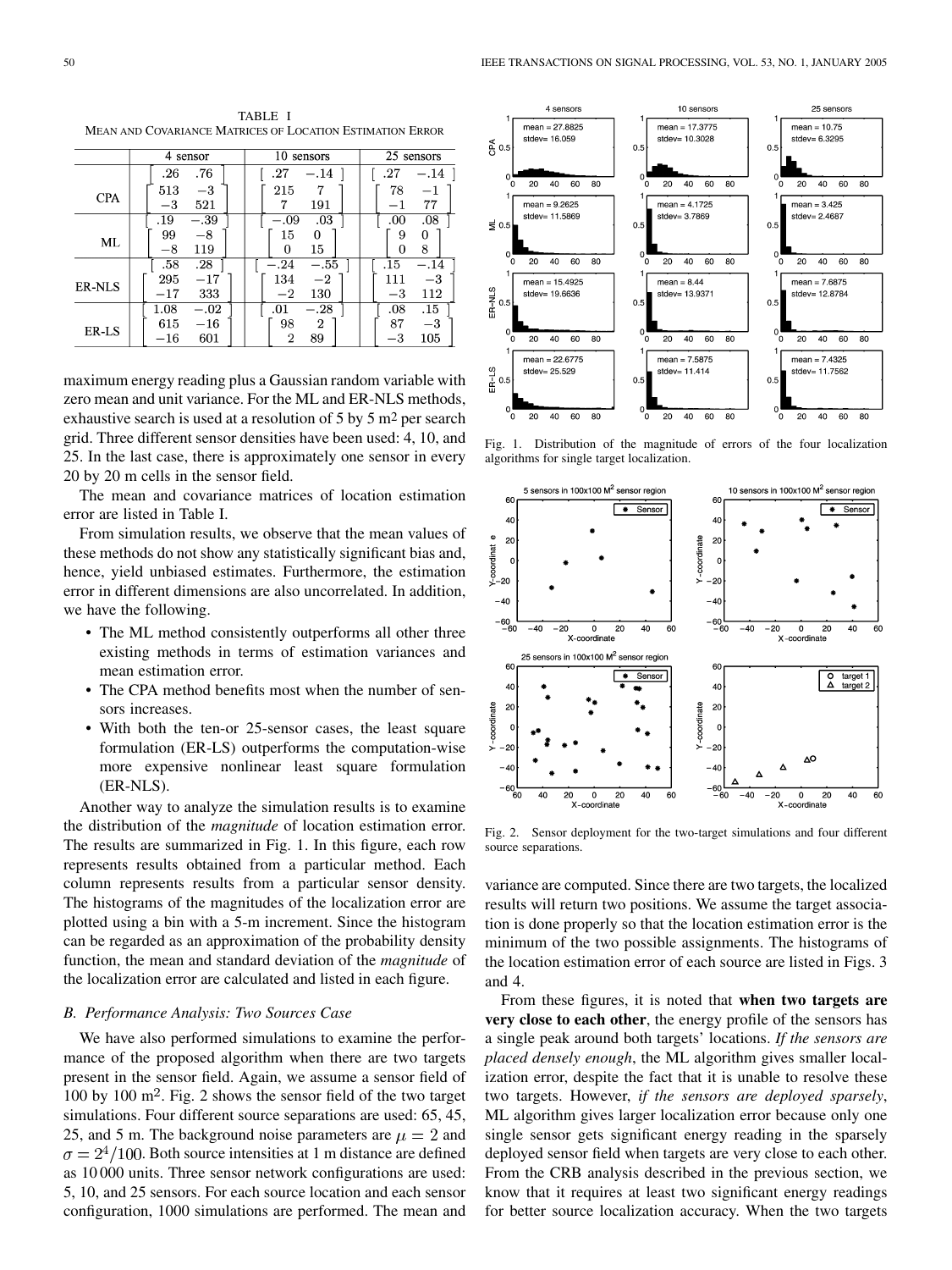

Fig. 3. Localization error of first target of the two targets source localization.



Fig. 4. Localization error of second target of the two targets source localization.

are well separated, two or more sensors might have significant acoustic energy reading.

**When the two targets are far apart**, the estimation error is larger. This may be due to the fact that the cost function is sensitive to parameter perturbations. Further parameter sensitivity analysis is currently underway and will be reported in the near future. In addition, when targets are far apart, the sensors near one target are far from the other target. Therefore, the relative SNR for the target located far from the sensors is very small. The sensors located between the targets might be far from both of the targets, and therefore, the relative SNR is small for both targets.

Multitarget simulations using ML algorithm under different noise energy levels are also performed. They present the similar phenomena, as shown in Figs. 3 and 4 with the overall performance increasing as noise power decreasing. It has also been found that two targets can be treated as a single target when they are very close to each other without the degression of performance, and they can be treated as two single targets when they are far apart with better performance and reduced computation burden since the 4-D search is reduced to two 2-D searches.



Fig. 5. Sensor deployment, road coordinate, and region specification for experiments.

Details of multitarget source localization will be reported by our follow-up paper.

## *C. Experiments: Application to Moving Vehicle Localization*

An application of the proposed energy based source localization (EBSL) methods to locate moving vehicle using distributed microphone sensor nodes will be reported in this section. First, we describe the overall system. Then, the experiment results will be presented. Finally, the systematic bias analysis is given.

*1) Sensor Network System:* In November 2001, a field experiment sponsored by the DARPA ITO SensIT project has been carried out at Twentynine Palms, CA. Custom-made prototype sensor nodes were laid out along side a road. Each sensor node is equipped with acoustic, seismic, and polarized infrared sensors, a 16-bit microprocessor, and a radio transceiver and modem. It is powered by an external car battery. During the experiment, military vehicles such as an amphibious assault vehicle (AAV) and a dragon wagon (DW) were driven through the road, and sensors sampled the corresponding multimodal data. The acoustic signal is sampled at 4960 Hz at 16-bit resolution. The set of data segments reported below are taken from the acoustic signatures of a single AAV travelling from east to west along the road during a time period of approximate 2 min. The sensor field is partitioned into two regions with some details given in Fig. 5.

*2) Acoustic Energy-Based Localization Experiment:* The energy reading collected from all sensor nodes within the region at the same 0.75-s time interval were used for acoustic source localization at the manager node. Fig. 6 shows the AAV ground truth and the localization results based on the ML algorithm with MR projection solution and ER-NLS algorithm. The ground truth is obtained by interpolating an onboard GPS recording that recorded a position fix every 15 s. To use multiresolution search, three grid sizes of 4, 2, and 1 were applied. The localization results are summarized in Figs. 6 and 7. From Fig. 7, it is clear that the ML method outperforms the ER-NLS method.

*3) Systematic Bias Analysis:* The data sampled during this experiment is very noisy. During the experiments, a gusty wind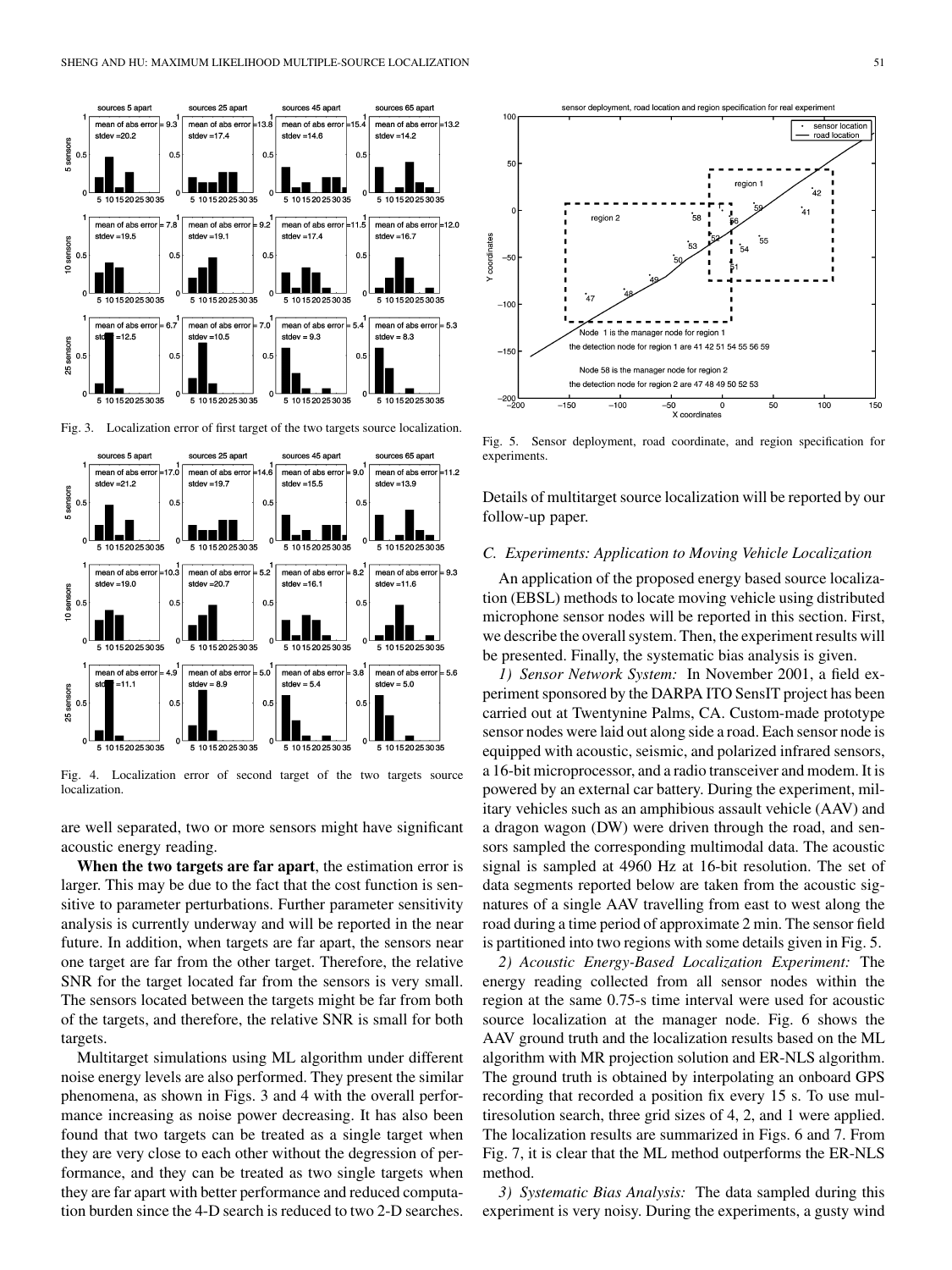

Fig. 6. AAV ground truth and localization estimation results based on ML algorithm with projection solution and NLS algorithm (MR search is used, grid size is  $4 * 4$ ,  $2 * 2$ , and  $1 * 1$ . Estimation results look biased from the ground-truth; refer to "systematic bias analysis" for more details).



Fig. 7. Estimation error histogram for AAV experiment data.

often blew directly into the microphone, creating isolated energy spikes in some of the sensors. Many microphones were not properly calibrated, and the gain factors  $g_i$  were estimated from the time series manually and can be grossly inaccurate. The ground truth is not necessarily correct either due to the lack of differential GPS settings or due to the lack of long term averaging at each position fix. It is evident from Fig. 6 that the GPS markings of the ground truth are consistently off the road. All these factors may cause the estimation bias. Yet, it does not affect the feasibility of this algorithm. In fact, it is found that some location estimations are even closer to the road than the GPS markings of the ground truth. Hence, the superior performance of the proposed ML source localization method in this experiment clearly demonstrates the feasibility of applying this method to handle real-world data.

To analyze the details of the effects of the systematic bias on the performance of the ML estimation and other existing

methods, we need to do more sensitivity analysis on these algorithms, which is under development and will be presented in the follow-up paper. According to our initial sensitivity analysis, the performance of both ML estimation and ER-NLS, ER-LS will not degrade significantly when the sensor locations from GPS measurement are biased. Obviously, if the bias of the sensor location is not severe, it also will not affect CPA estimation significantly. On the other hand, the proposed algorithms are sensitive to the incorrect gain factors.

## VI. DISCUSSION

## *A. Number of Sources*

In this proposed method, it is assumed that the number of acoustic sources is known in advance before the localization algorithm is applied. Indeed, the proposed method can be extended to the situation of unknown number of the targets, using a classical generalized likelihood ratio test (GLRT) or weighted subspace fitting method [\[28](#page-9-0)], [[29\]](#page-9-0). Yet, these two methods will greatly increase the computational burden, and therefore, they are not suitable for sensor network application, whereas the power supply is limited. Instead, in sensor network applications, we use other methods to estimate the number of targets. If the sources are well-separated and sensors are densely deployed over the sensor field, the number of sources can be determined by finding the number of peaks of the energy profile. When several sources are closely positioned, the proposed method may be unable to resolve the individual positions of each source, even if the number of sources is correctly estimated.

On the other hand, using different sensing modalities, such as passive infrared sensors, it may be possible to separate sources that are closely positioned. However, it is often required that the sources travel on a predefined road, and sensors are placed along side of that road.

A number of the target in the sensor field can also be counted by the tracking algorithm. To save computation energy and communication bandwidth, source detection, localization, and tracking algorithms work cooperatively to detect, localize, and predict the targets in the sensor field [[30\]](#page-9-0). Localization algorithm is performed only when the region detection announces the target presence. Localization results are fed into the tracking algorithm to predict the target locations at the next time slot. Therefore, using the tracking algorithm, we can count the number of the targets in the sensor field.

Incidentally, in [[22\]](#page-9-0), the localization algorithm is for a single target case only.

## *B. Accuracy of the Location Estimates*

In the application considered in this work, a moving military vehicle is to be located within a sensor field. The sizes of the military vehicles vary from 2 to 10 m. The vehicle may be moving at a speed up to 20 ms/s (45 mi/h). Over the time interval of 0.75 s when a single energy reading is calculated, the target's location may have an uncertainty range of up to 25 m. Hence, 5 to 20 m location estimation error is quite reasonable. In fact, the estimation error shown in Fig. 6 is calculated by comparing the estimations with the GPS measurements of the ground truth. Yet, as shown in Fig. 6, GPS measurements are biased off the